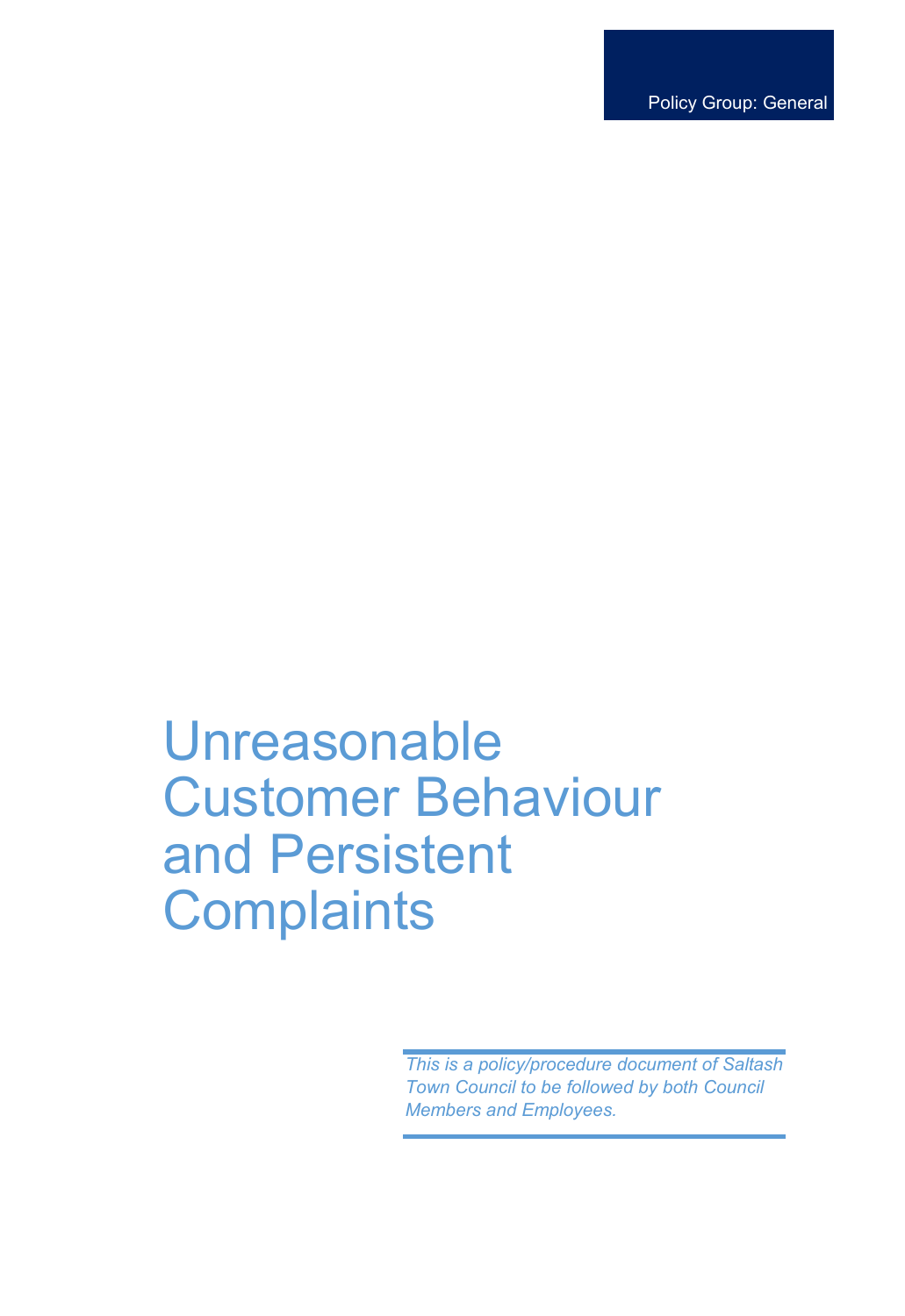| <b>Current Document Status</b>       |                       |                    |            |  |
|--------------------------------------|-----------------------|--------------------|------------|--|
| <b>Version</b>                       | 2                     | <b>Approved by</b> | <b>FTC</b> |  |
| <b>Date</b>                          | April 2022            | <b>Date</b>        | 09.06.2022 |  |
| <b>Responsible</b><br><b>Officer</b> | <b>AJT</b>            | Minute no.         | 93/22/23   |  |
| <b>Next review date</b>              | Annual or as required |                    |            |  |

| <b>Version History</b> |                |                      |                                                                                         |  |
|------------------------|----------------|----------------------|-----------------------------------------------------------------------------------------|--|
| <b>Date</b>            | <b>Version</b> | <b>Author/Editor</b> | <b>Notes</b>                                                                            |  |
| 02.07.2019             |                | <b>AJT</b>           | NEW (P&F Min 36/19/20)                                                                  |  |
| April 2021             | 1/2021         | <b>AJT</b>           | Review for reapproval – new council.<br>20.05.2021 Min 46/21/22c(xv)                    |  |
| April 2022             | 2 DRAFT        | <b>AJT</b>           | Policy reviewed and updated from CC<br>model and LGSCO guidance.<br>Approved FTC 062022 |  |

| <b>Document Retention Period</b> |
|----------------------------------|
| Until superseded                 |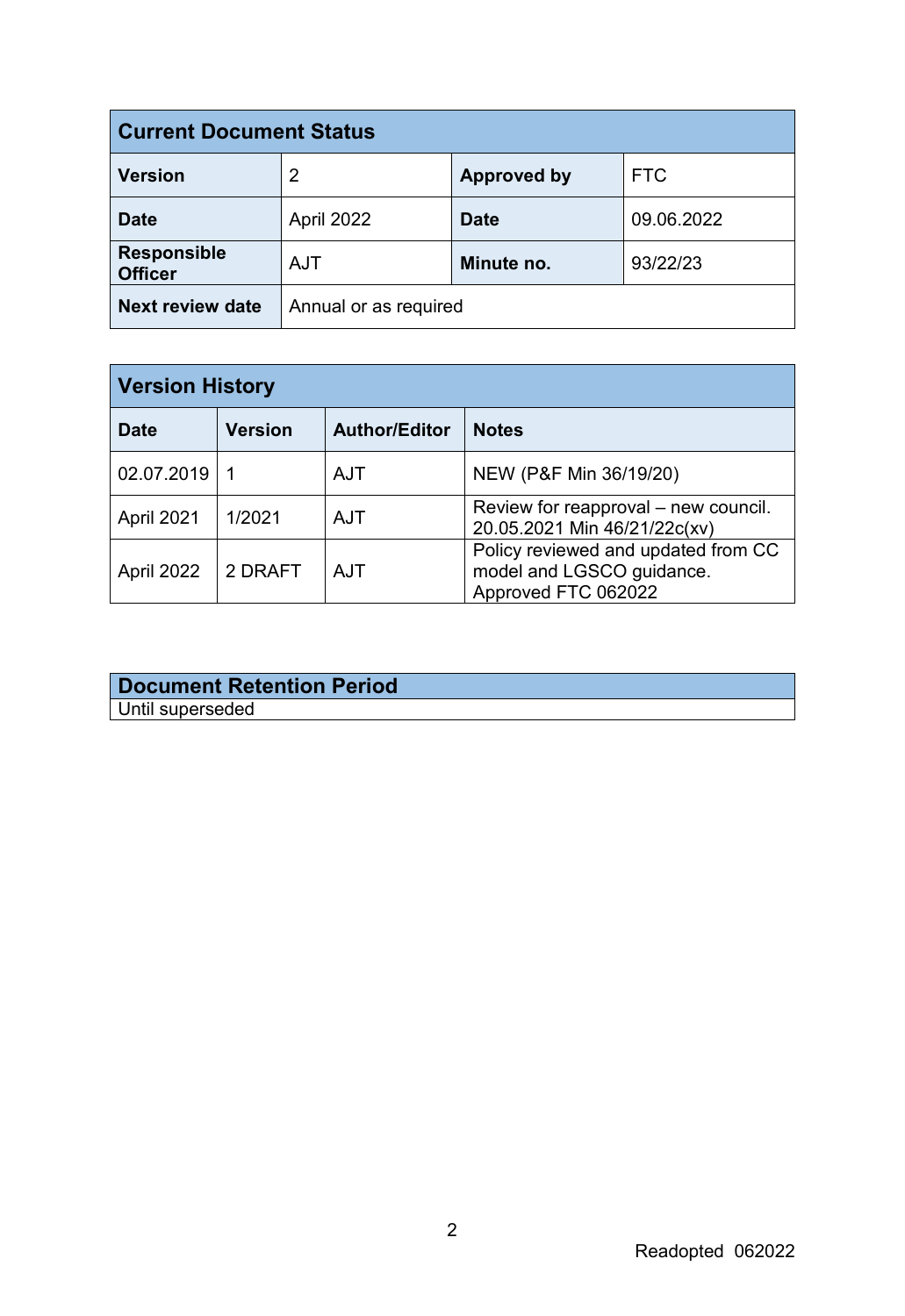## **Saltash Town Council**

## **Unreasonable Customer Behaviour and Persistent Complaints Policy**

### **1. Purpose of the policy**

The aim of this policy is to help customers and staff to understand how Saltash Town Council manages unreasonably persistent and unreasonable behaviour by customers. It gives clear guidance as to the definition of unreasonable behaviour and explains what actions staff should take when presented with such behaviour or unreasonable requests. This Policy has been based on guidance issued by the Local Government and Social Care Ombudsman and the Information Commissioner's Office (ICO) and relates to unreasonably persistent written and verbal communication with the Council. This policy is not a replacement for the Zero Tolerance Policy.

#### **2. Summary**

Dealing with correspondence from customers, a complaint or information requests is usually a straightforward process. However, in a minority of cases, people pursue correspondence in a way that can impede the investigation of their complaint or can have significant resource implications for the Council. This policy has been formulated to deal with the small number of customers who make it necessary for special arrangements to be made. It should be noted that there are differences between Freedom of Information (FOI) and non-FOI related cases although the general principles below apply to both instances.

FOI references also apply to Environmental Information Regulation (EIR) requests which may relate to the environment, land or property. These will be dealt with under the guidance issued by the ICO.

Requests for personal information may fall under the UK General Data Protection Regulation (UK GDPR). These will be dealt with under guidance issued by the ICO.

We aim to deal with any correspondence or complaints in a way that is open, fair and transparent. Complaints and requests for information will be dealt with impartially and proportionately. We have developed this policy so that people who complain and the staff who manage those complaints understand what to do if people start to behave unreasonably.

**IT SHOULD BE NOTED** – This policy only deals with the conduct of the customer, not the substance of the complaint or concerns raised. The adopted procedures relating to the processing of complaints should be followed regardless of whether this policy is engaged, unless it is considered there are reasons for not doing so. If this is the case the customer should be advised of this at the earliest opportunity and if appropriate provided with an alternative route to remedy his complaint, such as referral to the Local Government Ombudsman.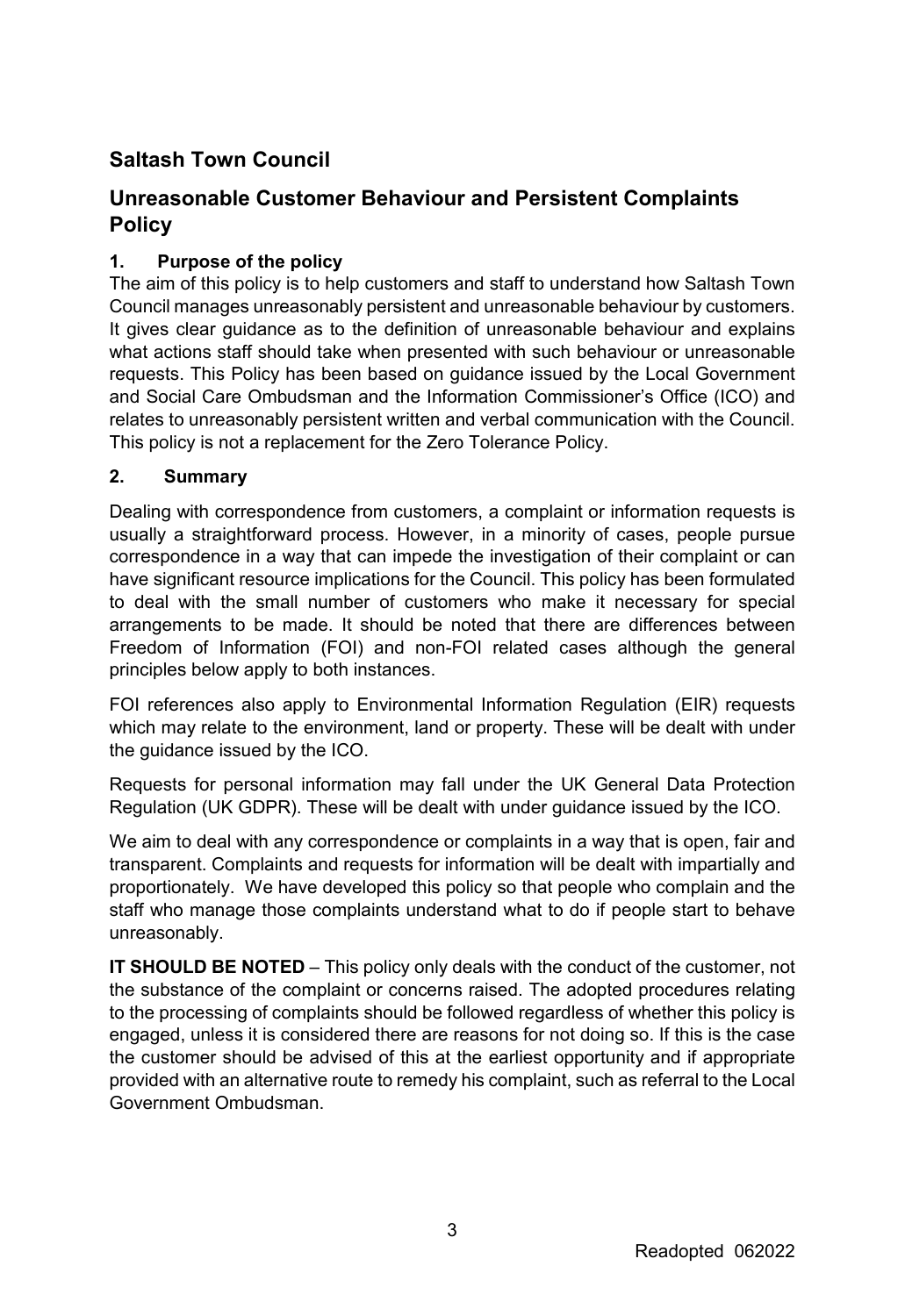#### **3. Background**

We do not normally limit the contact people have with us. Whether they are complaining, making a request for service, an information request or seeking help and guidance, we are committed to dealing with all requests fairly and impartially and to providing a high quality of service. We are keen to resolve any dispute and/or complaint as early as possible.

Occasionally, the behaviour of some customers can make it very difficult for us to deal with their concerns. In a small number of cases the actions of some customers become unacceptable because they involve abuse of processes, or violence and aggression to staff or other people, including Members of the Council. When this happens, we have a responsibility to our staff and Members to take appropriate steps to limit the customers contact with the Council. On other occasions we have to consider whether a customer's actions are having an impact on our ability to do our work and to provide a service to others. Such actions can occur while either the complaint is being investigated, or once we have completed the investigation.

We understand that people sometimes feel frustrated about matters, but we will not tolerate behaviour which we deem to be unacceptable, threatening, abusive or unreasonably persistent towards staff or Members or imposes such a burden on the council that is an unreasonable drain on our resources.

#### **4. Scope**

We define unreasonably persistent and unreasonable customers (referred to as Vexatious or Manifestly Unreasonable under FOI/EIR) and Manifestly Unfounded under UK GDPR, as those customers, who because of the frequency or nature of their contacts with us hinder our consideration of their or other people's issues or complaints.

These are generally covered under two key areas:

- customers who feel that the Council has not dealt with their issue, complaint or information request properly and are not prepared to leave it there; and
- customers who may have a justified dispute, complaint, information request or grievance, but these are either being pursued in inappropriate ways, or customers may be intent on pursuing the issue which appears to have no substance, or which may have already been investigated and determined. Their contacts with the Council may be amicable but still place very heavy demands on employee time, or they may be very emotionally charged and distressing for all involved.

Sometimes a situation between the Council and a customer can escalate and the behaviour moves from being unreasonable and unreasonably persistent to behaviour which is totally unacceptable.

Any decision resulting from the implication of the policy normally applies to the nature of the dispute, complaint or subject matter and not to the customer themselves. However, it is very likely that the customer's previous behaviour will have some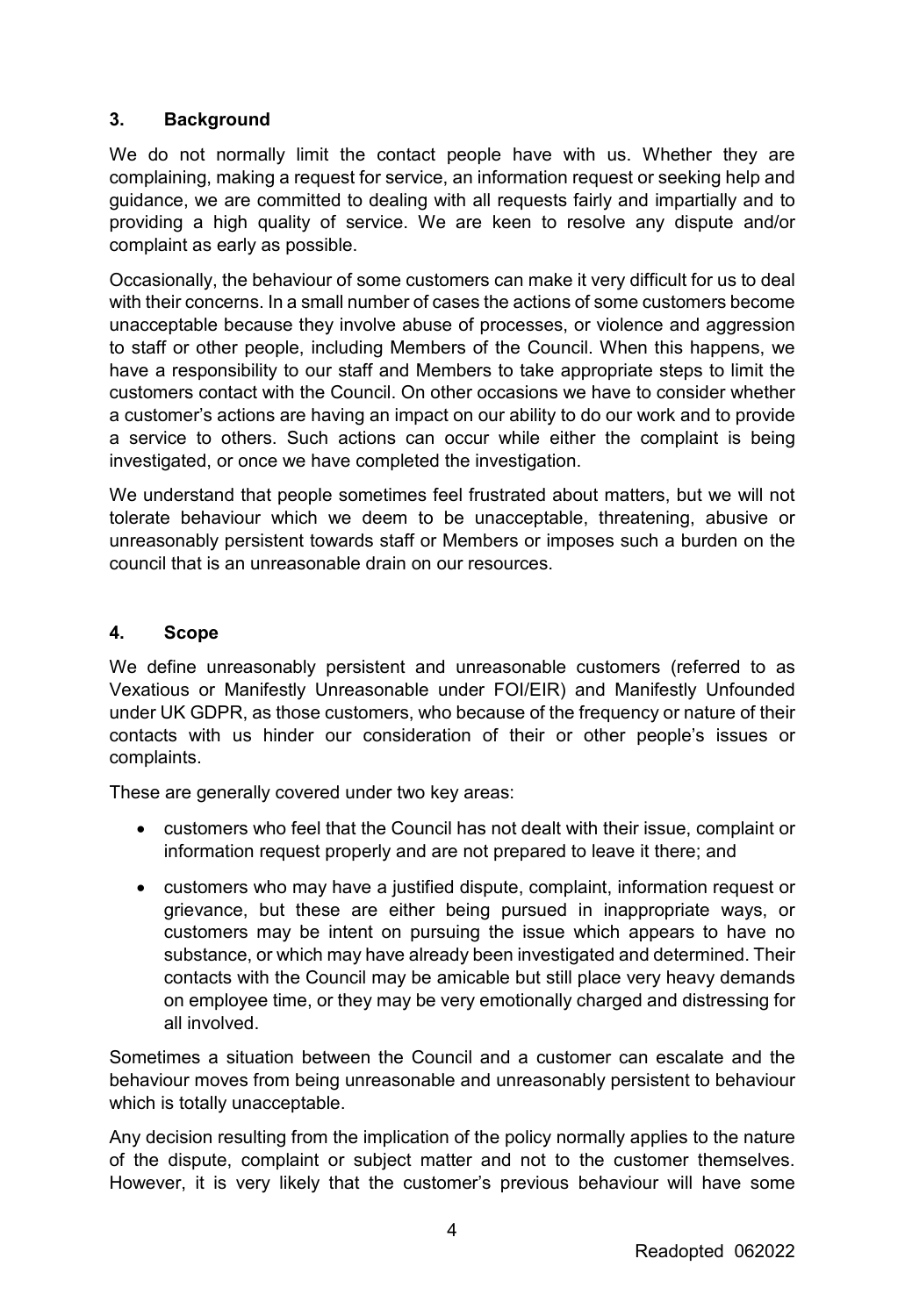bearing on how to proceed with unrelated future correspondence or contact with the Council, particularly where there has been an element of extreme behaviour or verbal abuse.

#### **5. Unreasonable Complainant Conduct**

**We will not** tolderate racist, sexist, homophobic or other discriminatory language, or offensive, threatening, aggressive or violent behaviour towards our staff or Members of the Council.

If you use such language or behaviour, we will ask you to stop doing so in order to protect the wellbeing of our staff or Members of the Council. In exceptional circumstances we may immediately restrict your access to our services without prior warning. We will then write to you and explain the action we have taken.

If your use of language is because of a medical condition, we will discuss with you any reasonable adjustments we need to make to how we work with you. However, some language and behaviour is always unacceptable and we will always draw your attention to this and take appropriate action.

Where your behaviour is so extreme that it threatens the immediate safety and welfare of our staff we may report the matter to the police or consider taking legal action. In such cases, we may not give you prior warning.

#### **6. Examples of unreasonable behaviour/actions?**

The following is a list of some actions and behaviours which may be deemed as unreasonable, unreasonably persistent, (or vexatious/manifestly unreasonable under FOI/EIR). This list is by no means exhaustive and is designed to give an indication of the type of behaviour that is considered to be unreasonably persistent. For further advice, please contact the Town Clerk.

- Refusing to specify the grounds of a dispute and/or complaint, despite offers of assistance from Council employees;
- Refusing to co-operate with the complaints investigation process (Customer Feedback Policy) while still wishing their complaint to be resolved;
- Refusing to accept that certain issues are not within the scope of the Council's complaints procedure despite having been provided with information about the scope of the Customer Feedback Policy;
- Insisting on the dispute and/or complaint being dealt with in ways which are incompatible with the Council's adopted complaints procedure (Customer Feedback Policy) or with good practice;
- Making unjustified complaints about employees who are trying to deal with the issues, and seeking to have them replaced or harbouring personal grudges;
- Changing the basis of the complaint as the investigation proceeds;
- Denying or changing statements made at an earlier stage;
- Introducing trivial or irrelevant new information at a later stage;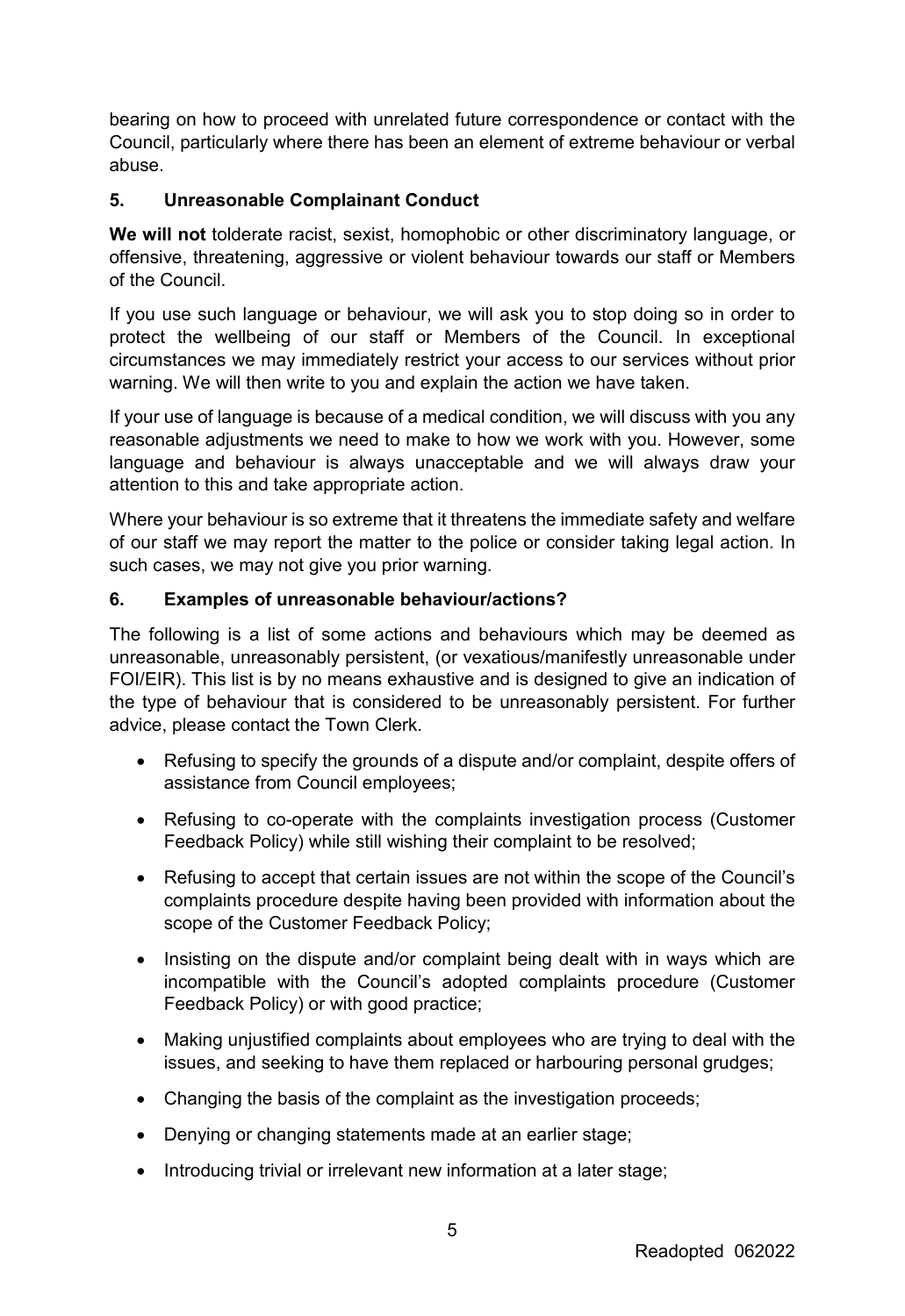- Raising numerous, detailed and unimportant questions and insisting they are all fully answered;
- Covertly recording meetings and conversations without the prior knowledge and consent of other persons involved;
- Submitting falsified documents from themselves or others;
- Adopting a 'scattergun' approach: pursuing parallel disputes and/or complaint(s) on the same issue with a variety of officers, Members, departments or services;
- Making unnecessarily excessive demands on the time and resources of employees whilst a dispute and/or complaint is being looked into. Making excessive telephone calls or sending emails to numerous Council officers or Members, writing lengthy complex letters every few days and expecting an immediate response;
- Submitting repeat complaints or information requests (after the complaints/FOI process has been completed) essentially about the same issue(s), with minor additions/variations which the customer insists make these a 'new' dispute and/or complaint;
- Being abusive or using aggressive language;
- Rejecting attempts by the Council to assist and advise and showing no willingness to engage with Council officers;
- Explicitly stating that it is their intention to cause disruption to the Council;
- Refusing to accept the decision; repeatedly arguing points with no new evidence;
- Using other family members, associates or membership of a group or body to attempt to re-open a complaint already pursued by a complainant or to try to further requests or complaints already pursued ; or
- Frequently using public questions at a meeting of the Council or a Committee to pursue a complaint or information request(s):
- Combinations of some or all of the above or other actions that are judged to be unreasonable.

The following sections set out the procedures in relation to non-FOI and FOI cases

#### **For non-FOI related cases (sections 7 – 10)**

The following sections cover non-FOI related issues such as complaints or wider Council contact/disputes.

#### **7. What actions can be taken to stop or limit the behaviour?**

The actions we take will depend upon the nature and extent of the behaviour(s). Any action taken should be appropriate and proportionate to the nature and frequency of the customer's contacts with the Council. If their persistence adversely affects the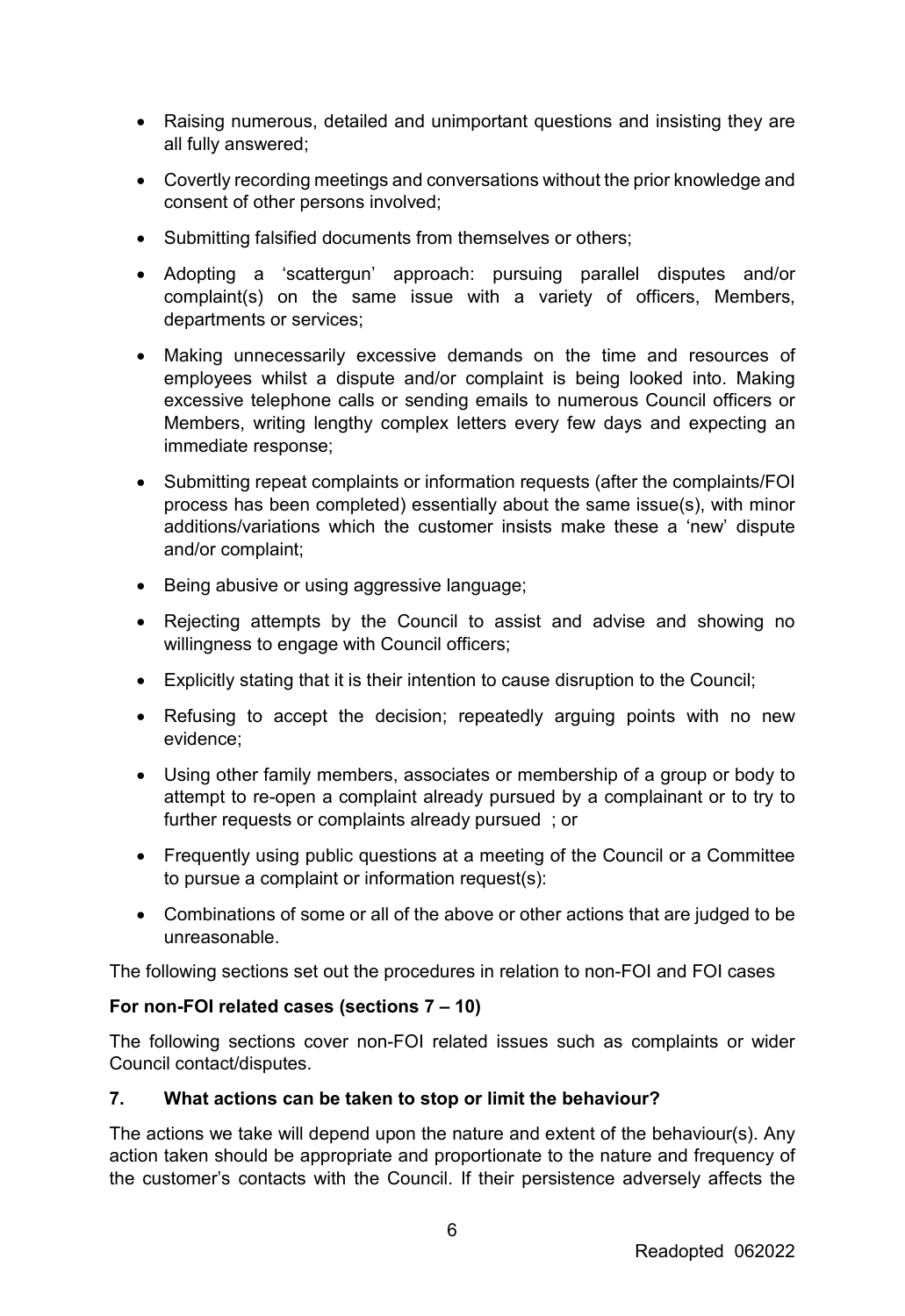Council's ability to do its work, is disproportionately resource intensive and/or adversely affects the Council's ability to provide a service to another, the Council may need to address their behaviour.

When an officer reports a customer demonstrating unreasonable behaviour, the Town Clerk , in conjunction with the Chairman and Vice- Chairman of the Policy and Finance Committee and taking advice from the Monitoring Officer, will review the case within seven working days. A letter may be sent to the customer explaining that their conduct is becoming a concern. The letter will request that the behaviour exhibited is moderated and will suggest, where appropriate, who the customer should contact within the Council over their concerns. The letter will also advise what further actions may be taken if the request is ignored and a copy of this policy included. The customer will be asked to acknowledge the letter within seven working days.

Where the customer acknowledges the initial warning letter, the Town Clerk or their nominated representative will monitor the situation to ensure the behaviour has been moderated.

If the customer does not acknowledge the letter within seven working days there are two further stages which must be followed for a customer to be made unreasonably persistent or their unreasonable behaviour recognised as such. The Town Council may choose to appoint an external body to act on their behalf to provide this service.

#### **Stage 1 (Formal prior warning)**

If customer ignores the initial letter and is deemed to be unreasonably persistent or demonstrating unreasonable behaviour, the Town Clerk or their nominated representative will issue a formal prior warning letter, including the following points:

- An explanation of why the customer's behaviour is deemed unacceptable;
- An offer of a meeting, if deemed appropriate by the Council, with an officer from the council or their nominated representative to try and resolve the dispute / complaint / issue and explain to the customer why their behaviour is unacceptable;
- Advising of a single point of contact for any further correspondence;
- A statement of future intent to apply restrictive action to the customer's contact should their behaviour continue;
- Referencing and including a copy of the Unreasonable Customer Behaviour and Persistent Complaints policy.

Any arrangements for limiting a customer's contact must take account of the customers individual circumstances however, such actions may include blocking a customer's email address denying the customer the ability to email the Council, officers and Members and/or refusing to take telephone calls from the customer.

Should such action be necessary the customer's name will be added to the Councils register as having been sent a formal prior warning letter and a report will be submitted to the next available meeting of the Policy and Finance Committee or the next Full Town Council meeting if earlier and the Town Clerk feels the matter is of sufficient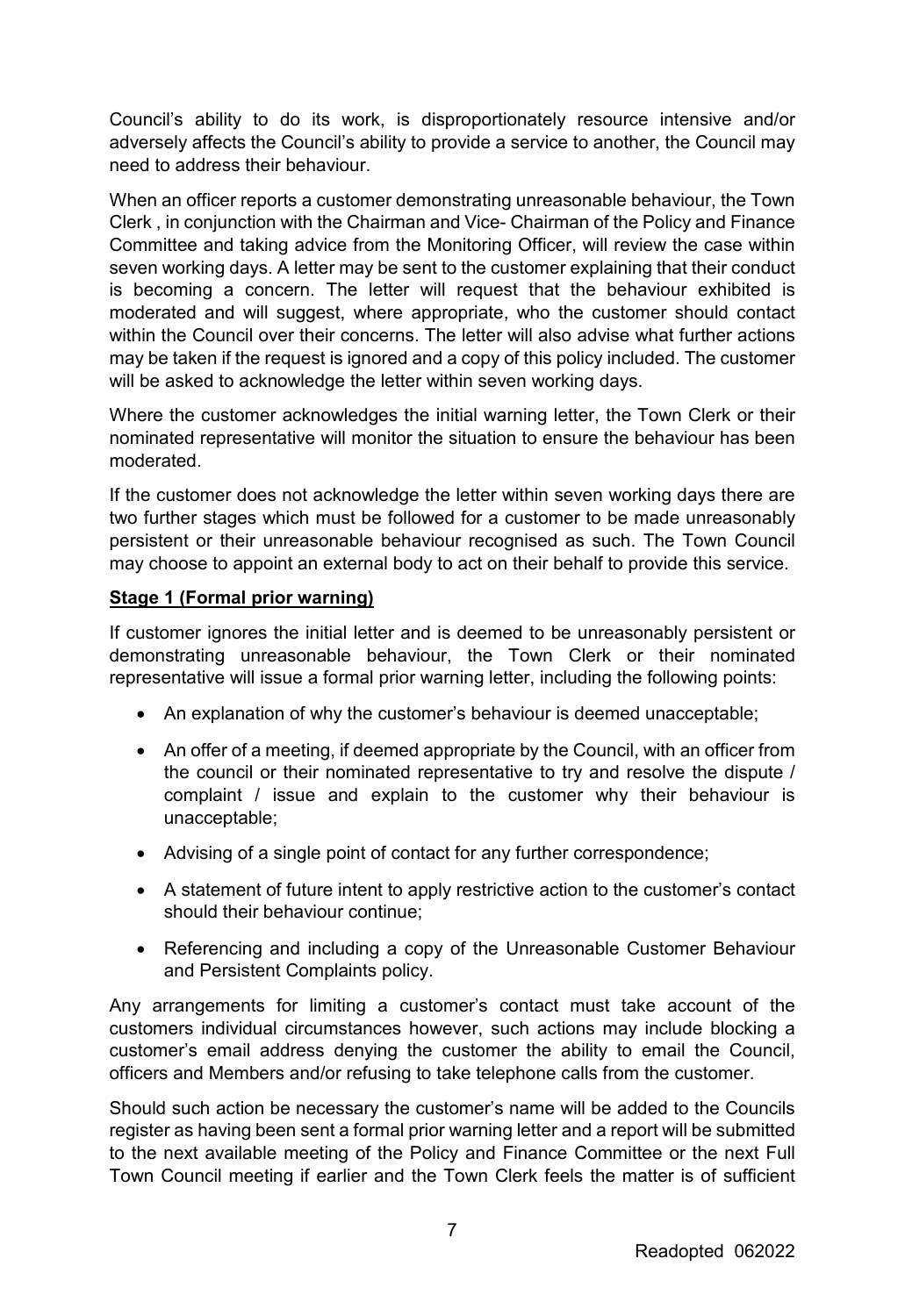urgency. In either case the report will be received in confidential part two of the meeting.

#### **Stage 2 (Full implementation of the policy)**

- Full implementation of the policy will be undertaken by the Town Clerk, or their nominated representative, in liaison with the Policy and Finance Committee;
- Before the policy can be fully implemented, the Town Clerk, or their nominated representative, must be satisfied that the customer is behaving in an unreasonable or persistent manner (as per the policy), that the complaint / issue / dispute has been dealt with properly and in accordance with the Customer Feedback Policy and stage 1, a formal prior warning letter has been sent to the customer as outlined above;
- Once satisfied, the Town Clerk, or their nominated representative will take a report (factual and unbiased) to the Policy and Finance Committee detailing a history of the dispute / complaint, the reasons why the customer's behaviour is felt to be unreasonable or persistently unreasonable, a log of contact with the customer (to include dates, times and nature of contact) and any other related information which is of relevance. The role of the Policy and Finance Committee is to consider if the customers contact with the Council is unreasonably persistent, it will not examine the complaint overall.
- Once completed, the report and recommendations from the Policy and Finance Committee will be passed to the Town Clerk who will check the report prior to it being submitted to the next available meeting of the Town Council for consideration;
- If the Town Council takes the decision to make the customer unreasonably persistent and apply restricted access, the Town Clerk or their nominated representative will write to the customer with a copy of the Unreasonable Customer Behaviour and Persistent Complaints Policy explaining:
	- $\circ$  why the decision has been taken;
	- o what it means for their contacts with the Town Council;
	- o how long any restrictions will last; and
	- o what the customer can do to have the decision reviewed.
- Should a customer who has been declared unreasonably persistent raise new issues or complaints, these will be reviewed on their own merits and consideration given to any restrictions on the customer which have previously been applied before the new issues are processed.
- The customer will be added to the Council's register as being declared by the Town Council as a persistent complainant, also ensuring relevant officers/Members are made aware.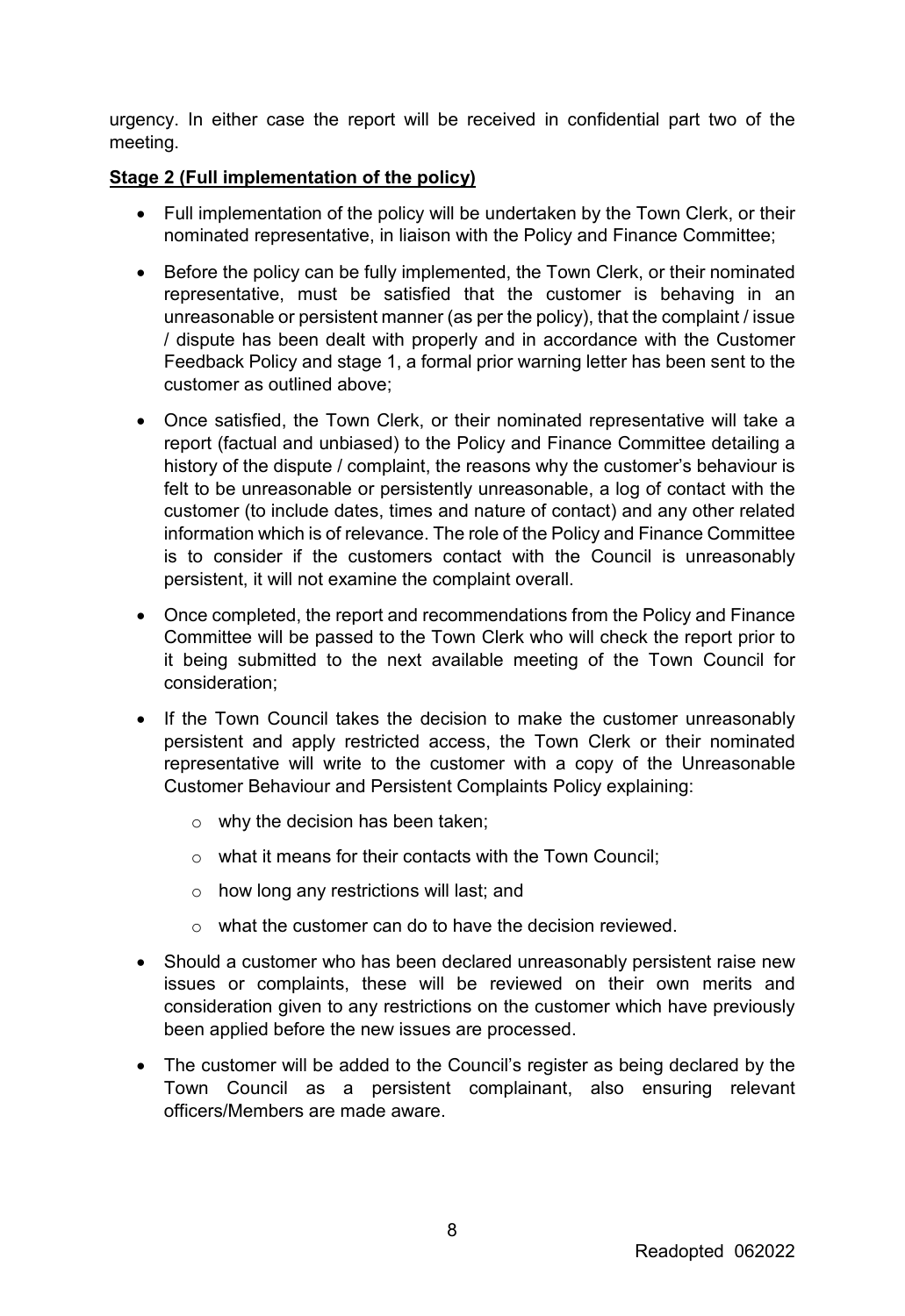#### **8. What happens if a customer continues to contact the Council?**

The Town Council will appoint a named officer or representative to deal with and review any future correspondence or contact from the customer. When reviewing any future correspondence, the officer should consider whether this relates to an existing issue or whether it is a new concern.

Where a customer continues to contact us about an existing issue to which this policy has been applied but provides no further new evidence to support their complaint, no further action will be taken on the issue. A letter will be sent to the complainant advising of this and then no further correspondence will be entered into.

If a customer raises a new complaint or provides further new evidence to support their existing complaint, the Town Clerk or their nominated representative will make a decision as to how this will be dealt with and whether any existing restrictions (as per this policy) are still appropriate;

If a customer's behaviour becomes abusive or threatening, we may take the decision to inform the police.

Customers should not seek to circumvent this policy by asking someone else who is connected to them, such as a family member, someone of close association, advocate, or simply to submit the same or identical complaints on their behalf. Should we consider that someone is acting in place of or with a declared unreasonably persistent complainant, the customer who has submitted the duplicate complaint will be treated in the same manner.

Should a customer seek to circumvent this policy by contacting their local MP or Councillor whilst we will engage with the MP or Councillor, we will ask that they assist us in maintaining the customer's status, subject to their own investigations into the matter.

Further, should a customer to whom the Policy has been applied, continue to email, write in or telephone, officers and Members have the right to not reply or respond to this communication without this being considered as a breach of the Code of Conduct for Members.

#### **9. What can a customer do to challenge the Council's decision?**

If a customer is unhappy with the decision the Council has taken under this policy or are unhappy with how they have been treated, they may make a complaint to the Local Government and Social Care Ombudsman (LGSCO).

We will co-operate fully with any investigation the LGSCO undertakes and will ensure that all paperwork and documentation is available.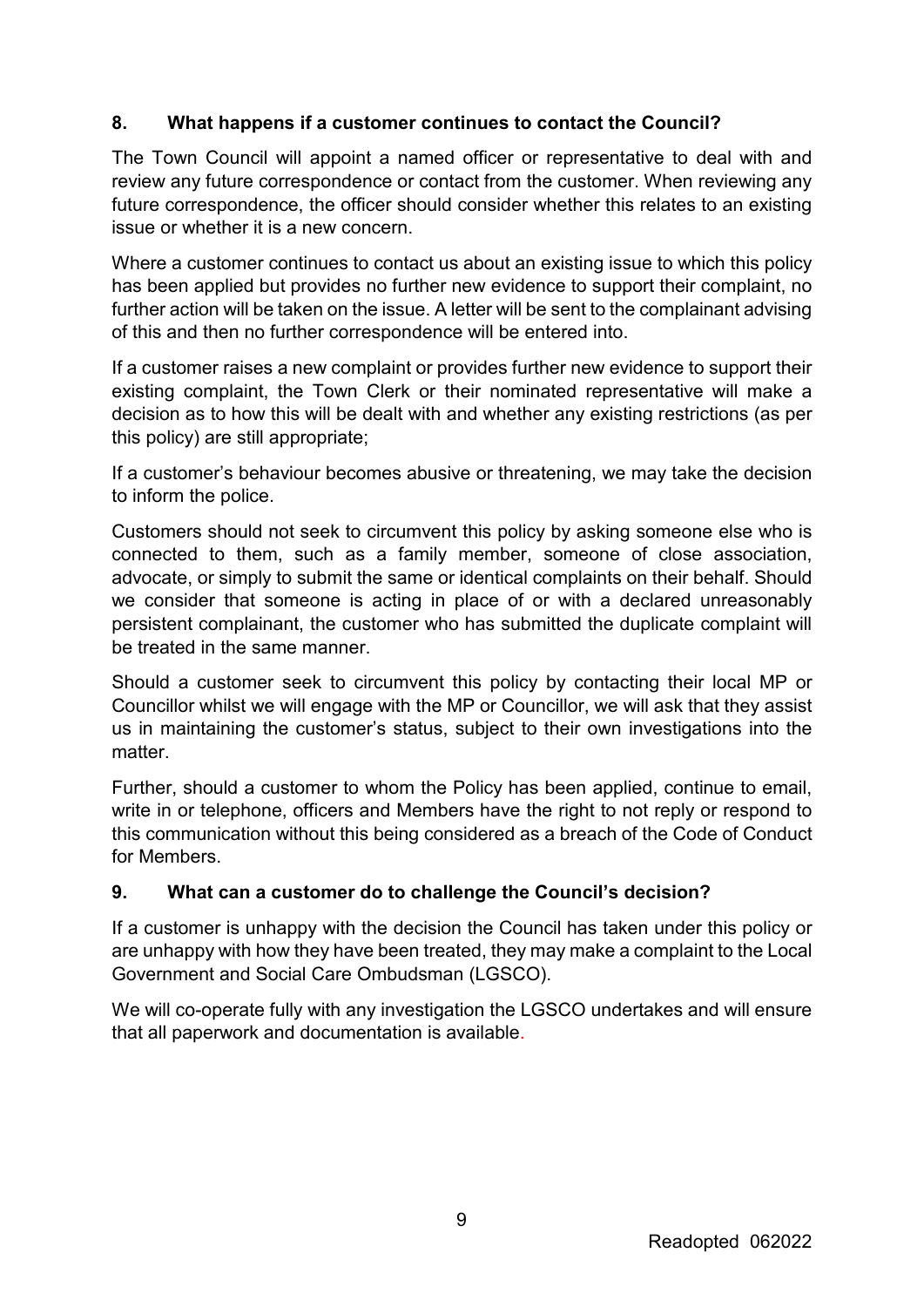#### **10. How does the Council review the decision?**

Where restrictions (in line with this policy) have been applied to a customer, they will normally be in place for **12 months** but will be subject to a review at **6 months** by the Town Clerk or their nominated representative, reporting to the next available Policy and Finance Committee meeting The customer will be advised of the review and outcome in writing.

At the end of the designated period of restrictions (normally **12 months**), the Town Clerk or their nominated representative will review the case, reporting to the Policy and Finance Committee.

Where the review finds no grounds for continuing restrictions these should be lifted and relationships restored to normal.

Where it is recommended that restrictions are to continue beyond **12 months**, the report should be evidence based and with good grounds for the extension. The report will be submitted to the next available meeting of the Town Council to approve and reappoint representatives to act for the Council in this case.

The Town Clerk (or their nominated representative) will write to the customer to advise them of the outcome of the review by the Policy and Finance Committee. Where any restrictions are to continue, the customer will be notified of this alongside an explanation of why and when the next review is scheduled to take place (normally **six months).** 

#### **11. Confidentiality, legal requirements and non-compliance**

- All personal data provided to the Council will be processed in accordance with UK GDPR and the Data Protection Act 2018;
- Any breach of the policy may result in the Council being referred to the Local Government and Social Care Ombudsman.

#### **For FOI/EIR related cases (sections 12-18)**

The following sections cover FOI cases where it is deemed that a request is Vexatious under Section 14(1) of the Freedom of Information Act (FOIA) or Manifestly Unreasonable under regulation 12(4) b of the Environmental Information Regulations (EIRs).

Section 14(1) of the FOIA: The Council does not have to deal with requests that are vexatious under this section. This applies only to the request and not the requestor so there should be a careful assessment before a request is classified as vexatious. The Information Commissioner's Office (ICO) may be able to provide guidance and has set out indicators that may identify vexatious requests:

- Abusive or aggressive language is used;
- The requests are placing an undue burden on the Council;
- The requests form part of a personal grudge;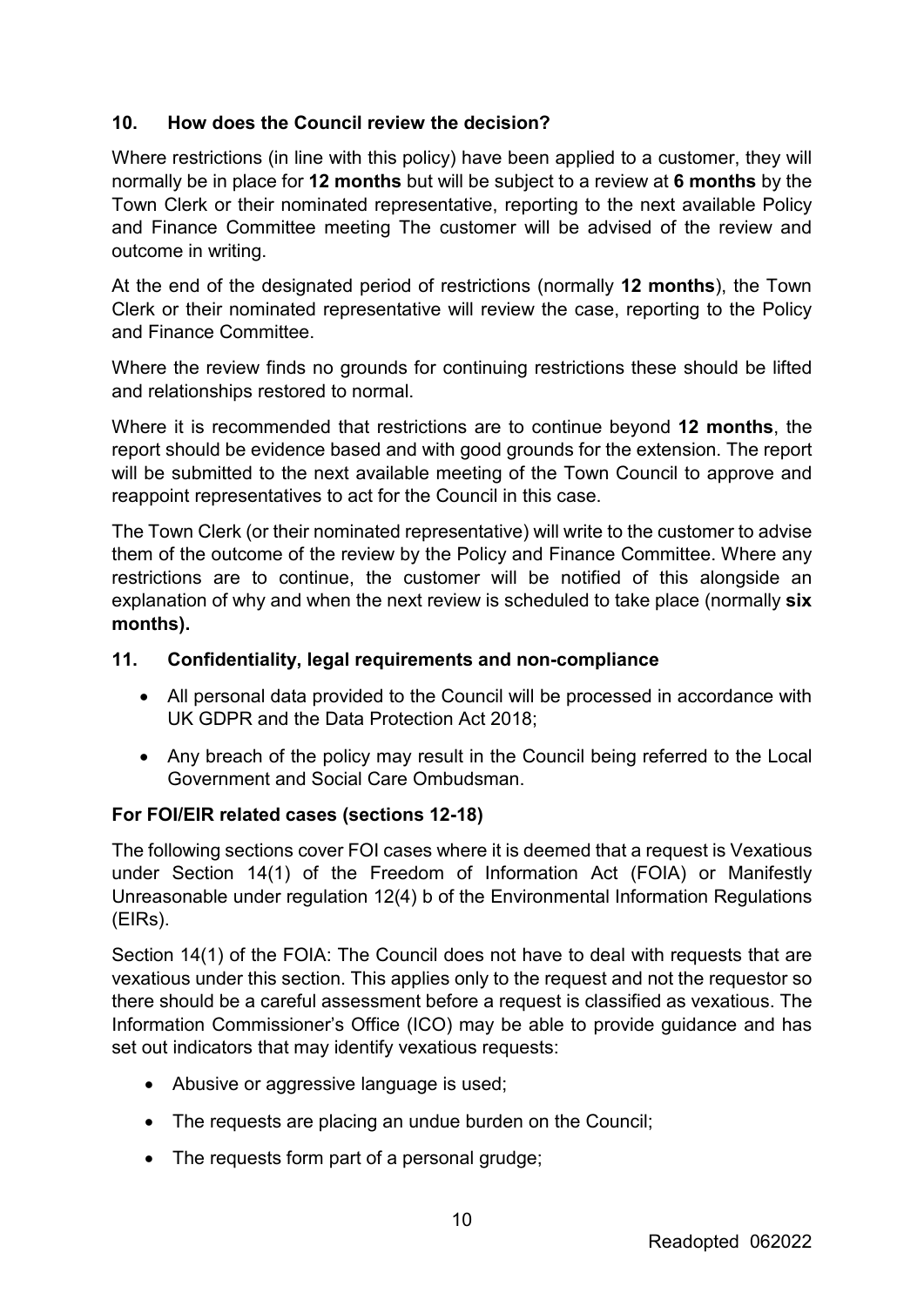- The requests are unreasonably persistent;
- The requestor is intransigent;
- The requests are frequent and/or overlapping on the same issue;
- The requests are designed to cause annoyance;
- The requests require a disproportionate effort to fulfil:
- The requestor is using the information request route to pursue other complaints or grievances against the Council.

The application of s.14 (1) should be considered where it is believed that the request is disproportionate or unjustified.

#### **12. What actions can be taken to stop or limit the behaviour?**

Where it becomes apparent that the nature of a request or string of requests is potentially making a request vexatious or manifestly unreasonable, consideration should be given to warning the requestor that if they are to submit any further requests on the same issue, it is likely that these requests will be deemed as vexatious under FOI or manifestly unreasonable under EIR. There should be an attempt to work with the requester whilst taking account of the facts of the matter and any relevant history.

#### **13. What happens if a customer continues to contact the Council?**

If a further request is received on the same or similar subject matter under FOI/EIR then a decision will be taken by the Town Clerk in conjunction with the responsible officer that the request is vexatious/manifestly unreasonable and the requestor will be informed of the decision, along with the reasons for the decision being taken. Only the request itself can be considered vexatious and not the individual who submitted it. Therefore, any further requests from the same requestor should be treated and assessed independently.

Where necessary, further advice should be sought from CALC or the Monitoring Officer, Cornwall Council.

Where the time (or cost) of dealing with the request is the main issue, consideration will be given to applying Section 12 of the FOIA or Regulation 12(4) (d) under the EIR where the time/cost of dealing with a request is unreasonable and consideration given to asking the requestor to narrow down or reduce the scope of the request to bring it within an appropriate time frame (18 hours under the FOIA).

Where appropriate, consideration should be given as to whether the wider Unreasonable Customer Behaviour Policy should also be invoked in addition to making a request vexatious/manifestly unreasonable.

The requestor will then be added to the Council's register of customers who have been made vexatious as defined by this Policy, also ensuring relevant officers/Members are made aware.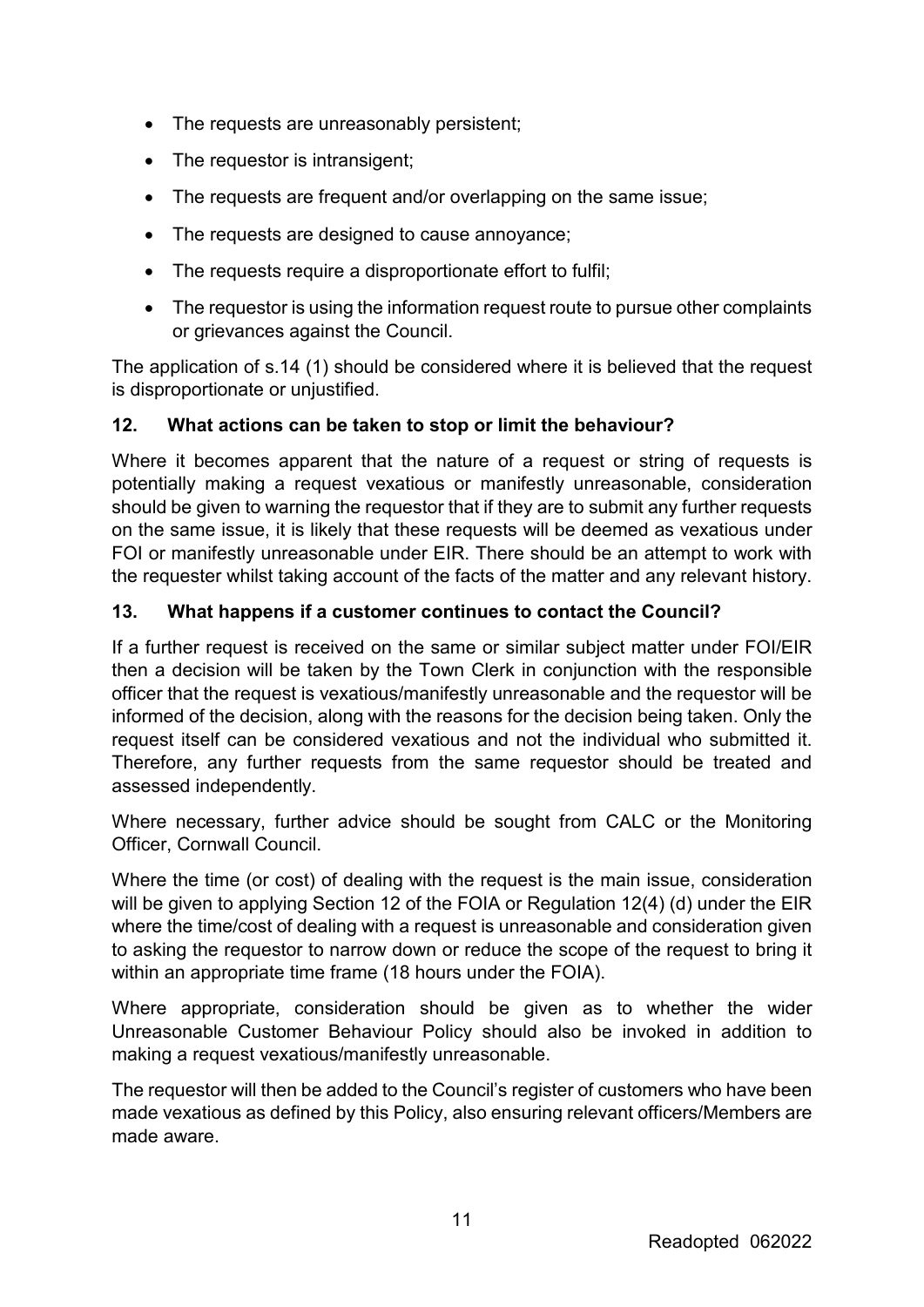Customers should not seek to circumvent this policy by asking someone else who is connected to them, such as a family member, someone of close association, MP, Local Member or advocate, or simply to submit the same or identical complaints on their behalf. Should we consider that someone is acting in place of or with a declared unreasonably persistent complainant, the customer who has submitted the duplicate complaint will be treated in the same manner.

#### **14. What can a customer do to challenge the Council's decision?**

If a requestor is unhappy with the decision to make their request vexatious/manifestly unreasonable, they have the right to ask the Council to carry out an Internal Review. The case will then be considered by an independent senior officer who will review the case and notify the requestor of the decision. If following the Internal Review, the requestor is still unhappy, they have the right to contact the Information Commissioner's Office (ICO) who will then decide on the evidence supplied, whether to investigate the case.

#### **15. How does the Council review the decision?**

Where a request has been made vexatious or manifestly unreasonable, no further requests to similar matters raised will be considered within a 12-month timeframe. Any new request will be reviewed within this timeframe and a decision will be taken as to whether this is a new request (and dealt with as a fresh request) or falls within the subject matter made vexatious/manifestly unreasonable.

#### **16. Dealing with requests that are manifestly unfounded or excessive**

A request for personal information made as a Subject Access Request (SAR) under UKGDPR can be refused if it is considered manifestly unfounded or excessive.

The ICO guidance says that a request may be manifestly unfounded if:

- the individual clearly has no intention to exercise their right of access. For example an individual makes a request, but then offers to withdraw it in return for some form of benefit from the organisation; or
- the request is malicious in intent and is being used to harass an organisation with no real purposes other than to cause disruption.

For example:

- the individual has explicitly stated, in the request itself or in other communications, that they intend to cause disruption;
- the request makes unsubstantiated accusations against you or specific employees;
- the individual is targeting a particular employee against whom they have some personal grudge; or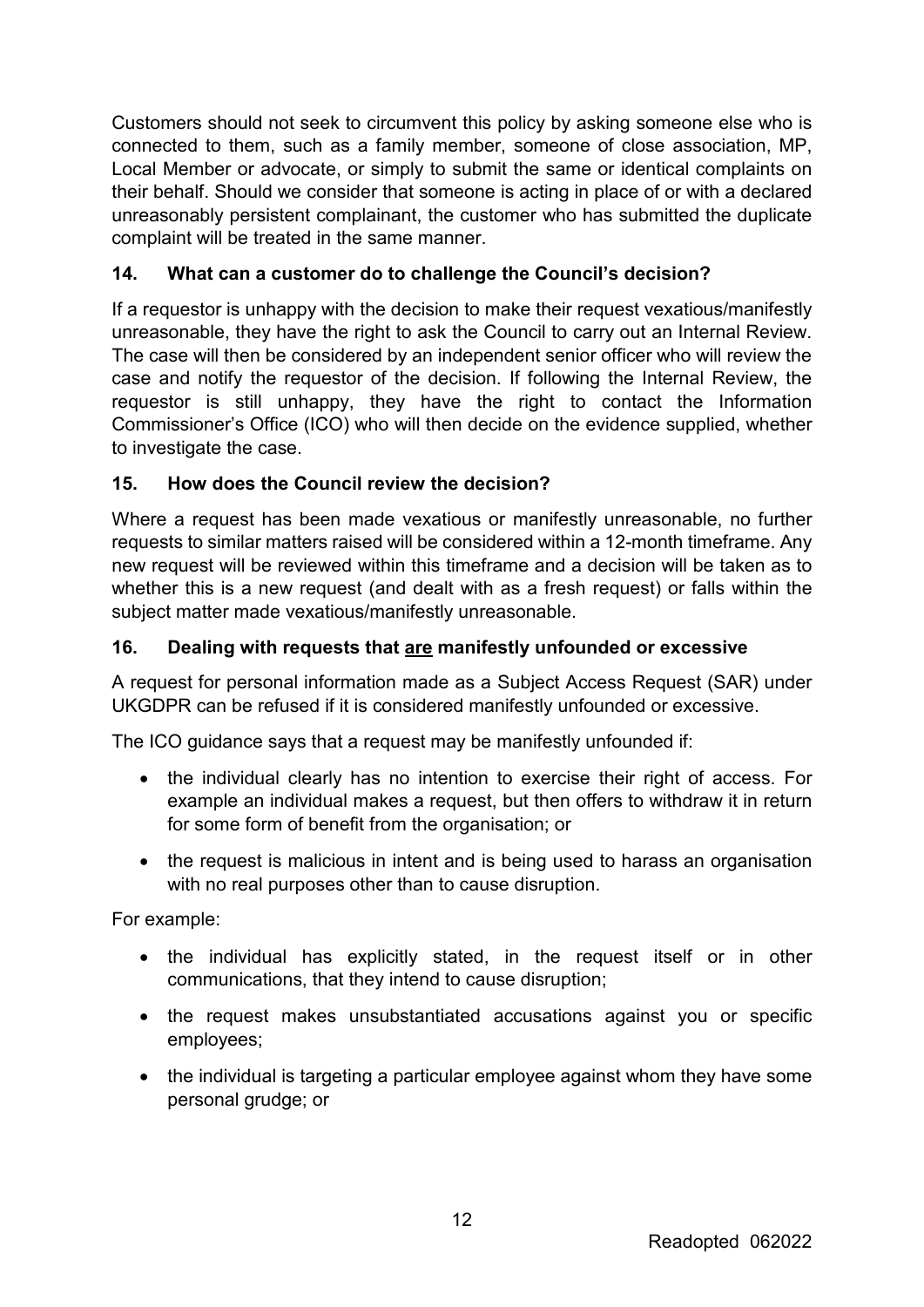• the individual systematically sends different requests to you as part of a campaign, e.g. once a week, with the intention of causing disruption.

NOTE: You must consider a request in the context in which it is made, and you are responsible for demonstrating that it is manifestly unfounded.

In addition, you should not presume that a request is manifestly unfounded because the individual has previously submitted requests which have been manifestly unfounded or excessive or if it includes aggressive or abusive language.

The inclusion of the word "manifestly" means there must be an obvious or clear quality to it being unfounded. You should consider the specific situation and whether the individual genuinely wants to exercise their rights. If this is the case, it is unlikely that the request will be manifestly unfounded.

#### **17. What does excessive mean?**

A request may be excessive if:

- it repeats the substance of previous requests and a reasonable interval has not elapsed; or
- it overlaps with other requests.

However, it depends on the particular circumstances. It will not necessarily be excessive just because the individual:

- requested a large amount of information, even if you might find the request burdensome. Instead you should consider asking them for more information to help you locate what they want to receive, please see 'Can we clarify the request?'
- wanted to receive a further copy of information they have requested previously. In this situation a controller can charge a reasonable fee for the administrative costs of providing this information again and it is unlikely that this would be an excessive request;
- made an overlapping request relating to a completely separate set of information; or
- previously submitted requests which have been manifestly unfounded or excessive.

When deciding whether a reasonable interval has elapsed you should consider:

- $\circ$  the nature of the data this could include whether it is particularly sensitive;
- $\circ$  the purposes of the processing these could include whether the processing is likely to cause detriment (harm) to the requester if disclosed; and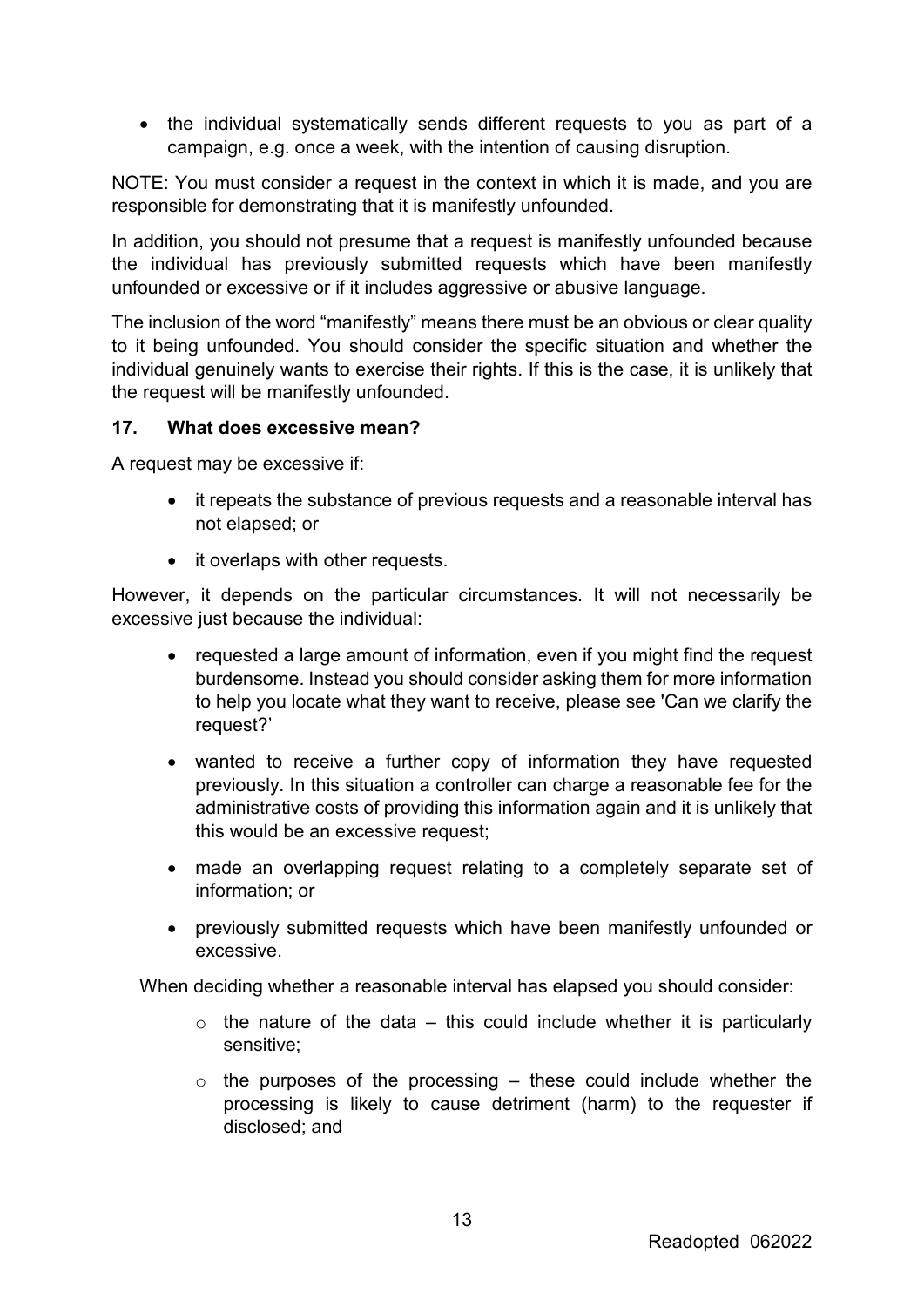$\circ$  how often the data is altered – if information is unlikely to have changed between requests, you may decide you do not need to respond to the same request twice. However, if you have deleted information since the last request you should inform the individual of this.

#### **18. Refusal to comply with a request**

Where the Council is refusing to comply with a request, you must inform the individual without undue delay and within one month of receipt of the request of:

- the reasons you are not taking action;
- their right to make a complaint to the ICO or another supervisory authority; and
- their ability to seek to enforce this right through a judicial remedy.

You should also provide this information if you request a reasonable fee or need additional information to identify the individual

#### **19. Record Keeping**

The Town Clerk will keep adequate records of the details of the case and action taken. The register will also include cases where an initial warning letter has been sent.

Records will be kept of:

- The name and address of each member of the public who has been identified as unreasonably persistent, vexatious or abusive and any other person who aids the complainant;
- When the restrictions came into force and end
- What the restrictions are
- When the person was advised and copies of correspondence
- Copies of all correspondence with appointed external representatives
- Dates of and copies of all reports to Council Committees.

Adequate records should also be kept to show:

- When a decision is taken not to apply the policy when an officer has asked for this to be done, or
- When a decision is taken to make an exception to the policy once it has been applied, or
- When a decision taken not to put a further complaint from this customer through the complaints procedure for any reason, and
- When a decision is taken not to respond to further correspondence, make sure any further letters or emails from the customer are checked to pick up any significant new information.